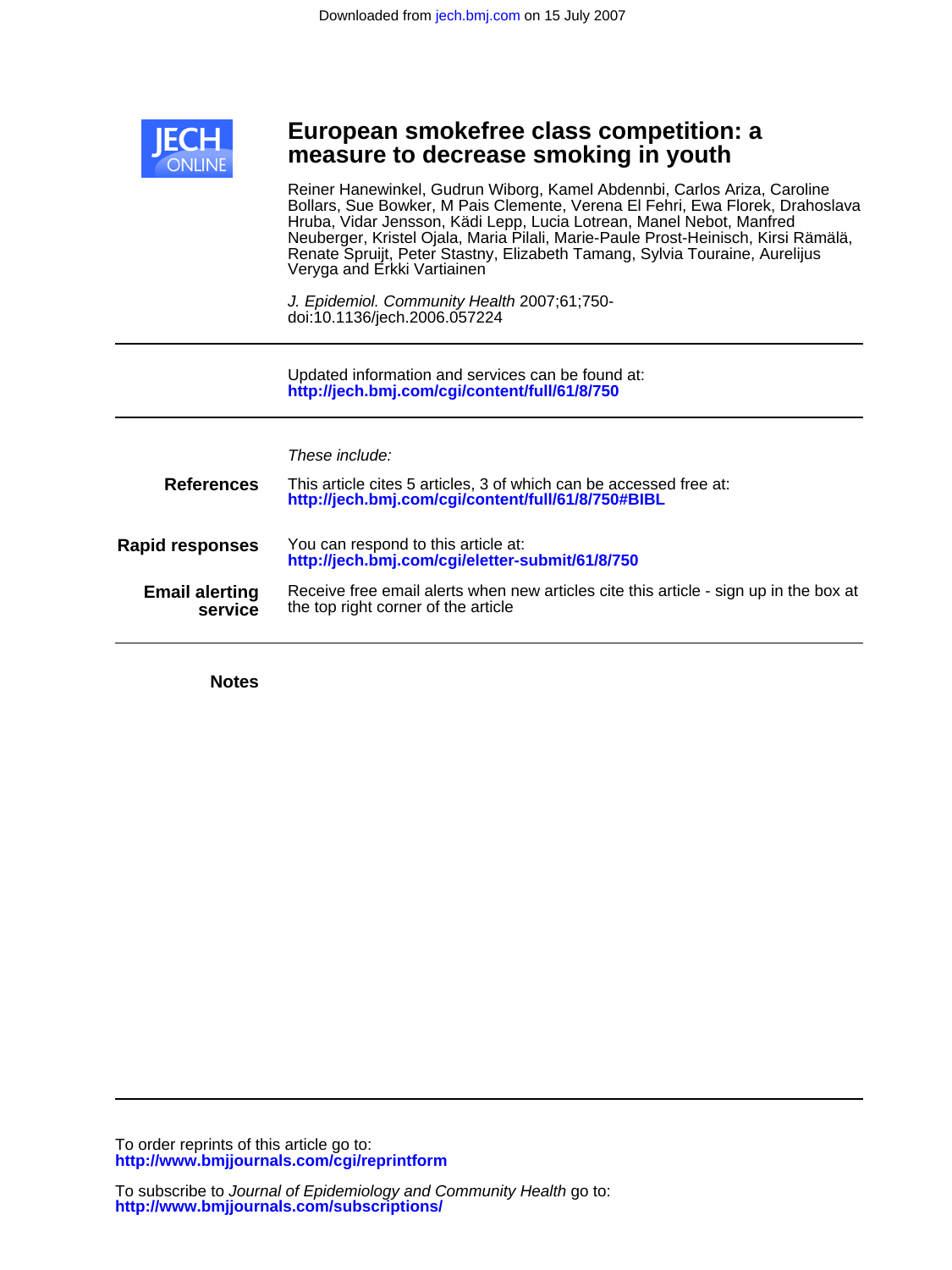Marie-Paule Prost-Heinisch

Luxembourg Kirsi Rämälä

Renate Spruijt

Peter Stastny

Elizabeth Tamang

Sylvia Touraine

Fondation Luxembourgeoise Contre le Cancer,

Finnish Health Association, Helsinki, Finland

STIVORO, for a smokefree future, Den Haag, Netherlands

Stop Smoking NGO Bratislava, Slovak Republic

Centro Studi e Formazione Sociale Fondazione Emanuela Zancan onlus, Padova, Italy

# PostScript ............................................................... ...................................

# **LETTERS**

# European smokefree class competition: a measure to decrease smoking in youth

This letter corrects misleading and incorrect statements about the smokefree class competition (SFC) in a recent paper. $1$ 

Statement 1. "Modified versions of this competition should be developed, using … group influence in a positive way. For instance, a non-smoking contest is being developed in Geneva using student's creativity and peer support in the class" (p. 759).

- The authors fail to say that one of them is involved in the initiative they promote.
- What they describe as "new approach... to smoking prevention'' (p. 759) is a copy of SFC: classes have to stay smokefree for several months and can win prizes.
- Their assumption that "using of student's creativity'' is a new component in their version of SFC is wrong: this component was added to SFC years ago and most of the participating countries apply it.

Statement 2. "The competition is based on a logic of exclusion, suspicion, and mistrust'' (p. 759). ''…the central principle is … to apply negative peer pressure upon teenage smokers'' (p. 757).

- N Empirical data indicate different conclusions: in a representative population based sample of 6887 Swiss students and 440 teachers there was no difference regarding violence among classes participating in SFC and non-participating classes. Compared with non-participating classes, classroom climate was better in classes participating in SFC.
- In a study with 2695 pupils from Wales, 33.6% in the SFC group reported having been victims of bullying, compared with 38.4% in the comparison group.
- The authors assert that negative peer pressure is a central principle in SFC. At the same time, they presume that their copy of SFC provokes ''group influence in a positive way'' (p. 759). As copy and original SFC are almost identical, they should provoke the same kind of group influence.

Statement 3. "Non-voluntary test of saliva cotinine to detect tobacco use'' (p. 758).

• This paragraph has nothing to do with the European SFC; none of the European Member States partners of SFC has applied tests of salivary cotinine.

Statement 4. "Scarce evidence for ... efficacy'' (p. 757).

• Two controlled and two RCTs evaluated the campaign, $2-5$  three of them indicating short term effects regarding smoking initiation.

All studies were published in peer reviewed journals, one being classified as number 1 study in the Cochrane review.

Statement 5. "Lack of a theoretical basis" (p. 759).

• The theoretical foundation of SFC and the copy of the competition in Geneva are identical: social learning theory.

# Reiner Hanewinkel

University of Kiel, Medical School, Department of Medical Psychology and Sociology, Kiel, Germany

# Reiner Hanewinkel

University of Kiel, Kiel, Germany

# Gudrun Wiborg

Institute for Therapy and Health Research, Kiel, **Germany** 

# Kamel Abdennbi

Centre Cardiologique du Nord, Service de réadaptation cardiaque, Saint Denis, France

### Carlos Ariza

Agència de Salut Pública de Barcelona, Barcelona, Spain

# Caroline Bollars

Vlaams Instituut voor Gezondheidspromotie (VIG), Brussels, Belgium

# Sue Bowker

Public Health Improvement Division, Welsh Assembly Government, Cardiff, United Kingdom

# M Pais Clemente

Porto University School of Medicine, Porto, Portugal

# Verena El Fehri

Arbeitsgemeinschaft Tabakprävention Schweiz, Berne, **Switzerland** 

# Ewa Florek

Poznan University of Medical Sciences, Poznan, Poland

# Drahoslava Hruba

Masaryk University, Faculty of Medicine, Department of Preventive Medicine, Brno, Czech Republic

### Vidar Jensson

in delaying the onset of smoking in adolescence. Health Promot Int 1996;11:189–92.

''Smoke-Free Class Competition'' in delaying the onset of smoking in adolescence. Prev Med 2002;35:241–9; comment, Evid Based Health 2003;7:18–19.

# European smokefree class competition: a measure to decrease smoking in youth – authors' reply

We are honoured by the response of an impressive international panel of stakeholders of the smokefree class competition to our recent comment on this programme.<sup>1</sup> It is true that one of us (PB) is involved in a local initiative developing a classroom contest, but this is an unimportant detail, not a central point of our 2006 paper. This modest project

Association Classes Non Fumeurs, Puteaux, France Aurelijus Veryga Kaunas University of Medicine, Kaunas, Lithuania

# Erkki Vartiainen

KTL, National Public Health Institute, Helsinki, Finland

Correspondence to: Dr Reiner Hanewinkel, Institute for Therapy and Health Research, IFT-Nord, Düsternbrooker Weg 2, 24105 Kiel, Germany; hanewinkel@ift-nord.de

doi: 10.1136/jech.2006.057224

# Acknowledgements

Smokefree class competition (SFC) is co-funded by the European Commission.

# References

- 1 **Etter JF**, Bouvier P. Some doubts about one of the largest smoking prevention programmes in Europe, the smokefree class competition. *J Epidemio*<br>Community Health 2006;**60**:757–9.
- 2 Crone MR, Reijneveld SA, Willemsen MC, et al. Prevention of smoking in adolescents with lower education: a school based intervention study.
- J Epidemiol Community Health 2003;57:675–80. 3 Schulze A, Mons U, Edler L, et al. Lack of sustainable prevention effect of the ''smoke-free class competition'' on German pupils. Prev Med 2006;42:33–9; comment, Prev Med 2006;43:150–1.
- 4 Vartiainen E, Saukko A, Paavola M, et al. ''No Smoking Class'' competitions in Finland: their value
- 5 Wiborg G, Hanewinkel R. Effectiveness of the

Public Health Institute of Iceland, Reykjavík, Iceland Kädi Lepp National Institute for Health Development, Tallinn,

# Lucia Lotrean

Estonia

Organization Aer Pur, Cluj-Napoca, Romania

# Manel Nebot

Agència de Salut Pública de Barcelona, Barcelona, Spain

# Manfred Neuberger

Medical University of Vienna, Institute of Environmental Health, Vienna, Austria

# Kristel Ojala

National Institute for Health Development, Tallinn, Estonia

### Maria Pilali

Hellenic Cancer Society, Athens, Greece